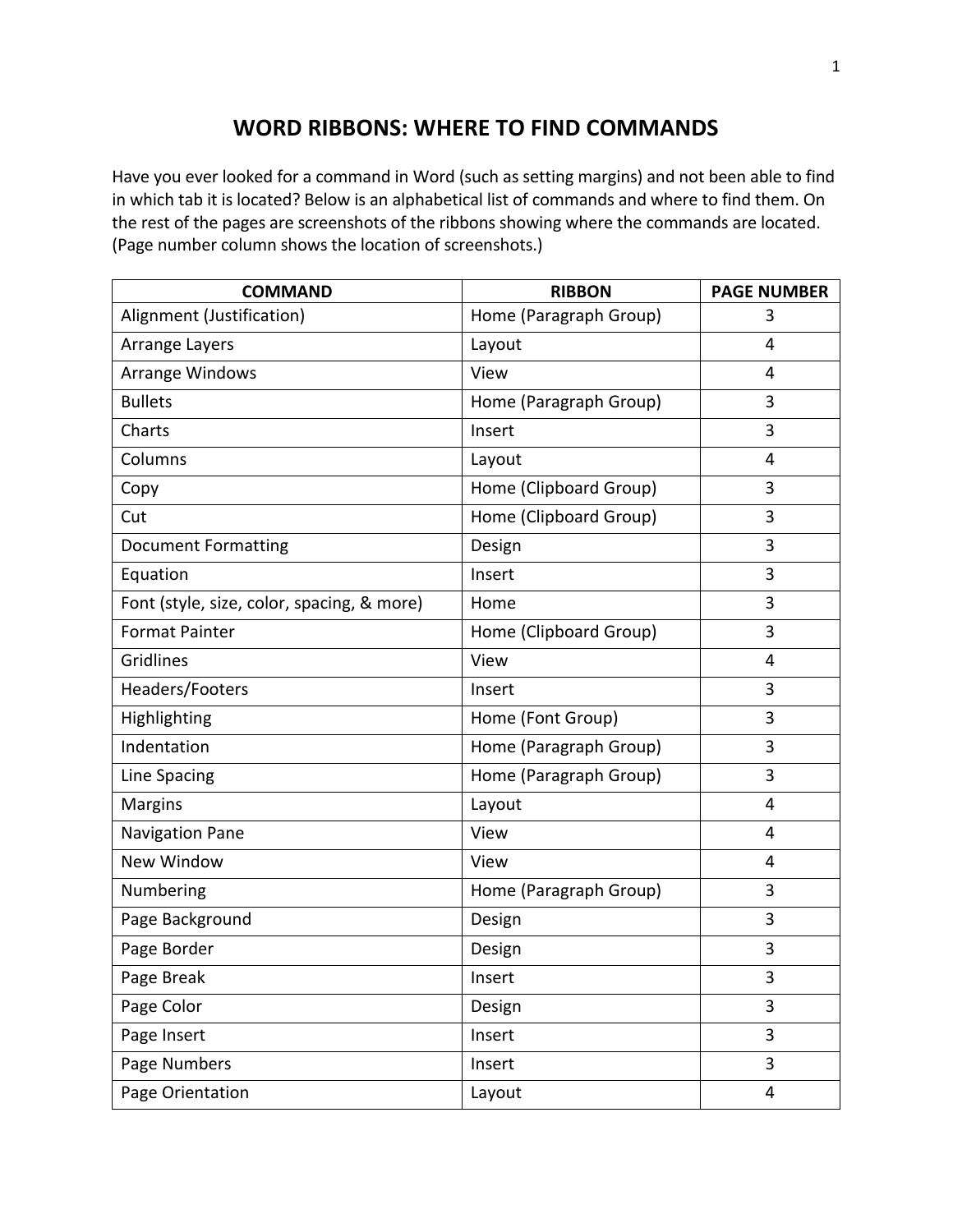| Page Size                               | Layout                 | 4              |
|-----------------------------------------|------------------------|----------------|
| Page Views                              | View (Zoom Group)      | 4              |
| Paragraph Indent                        | Layout                 | 4              |
| Paste                                   | Home (Clipboard Group) | 3              |
| Pictures                                | Insert                 | 3              |
| Print Layout                            | View                   | 4              |
| <b>Quick Parts</b>                      | Insert                 | 3              |
| <b>Read Mode</b>                        | View                   | 4              |
| Ruler                                   | View                   | $\overline{4}$ |
| <b>Section Break</b>                    | Layout                 | 4              |
| <b>Shapes</b>                           | Insert                 | 3              |
| <b>Split Windows</b>                    | View                   | 4              |
| Styles (normal, text, headings, & more) | Home                   | 3              |
| Symbol                                  | Insert                 | $\overline{3}$ |
| <b>Tables</b>                           | Insert                 | 3              |
| <b>Text Box</b>                         | Insert                 | 3              |
| Themes                                  | Design                 | 3              |
| Web Layout                              | View                   | 4              |
| WordArt                                 | Insert                 | $\overline{3}$ |
| <b>Wrap Text</b>                        | Layout                 | 4              |
| Zoom                                    | View                   | 4              |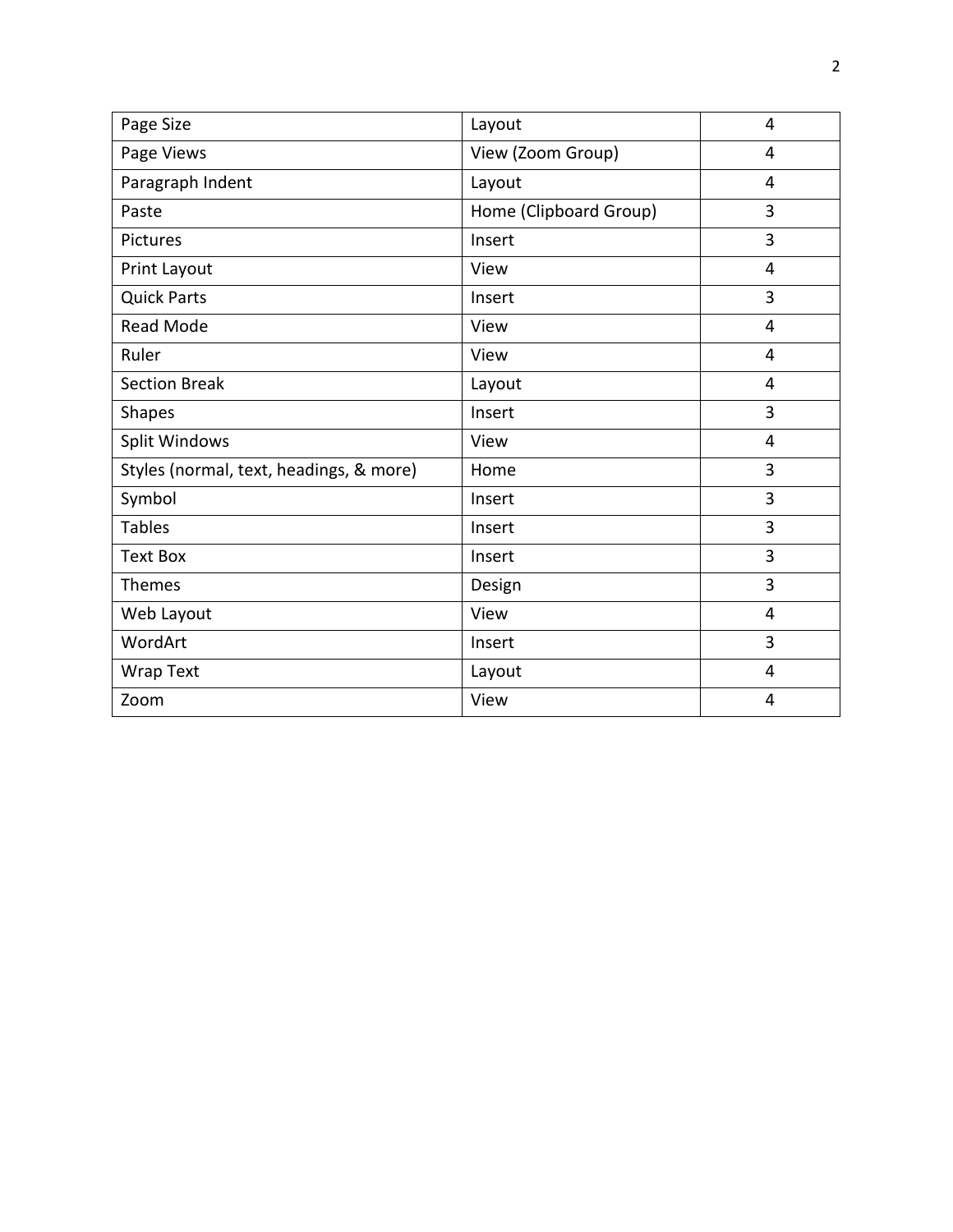## **HOME RIBBON**